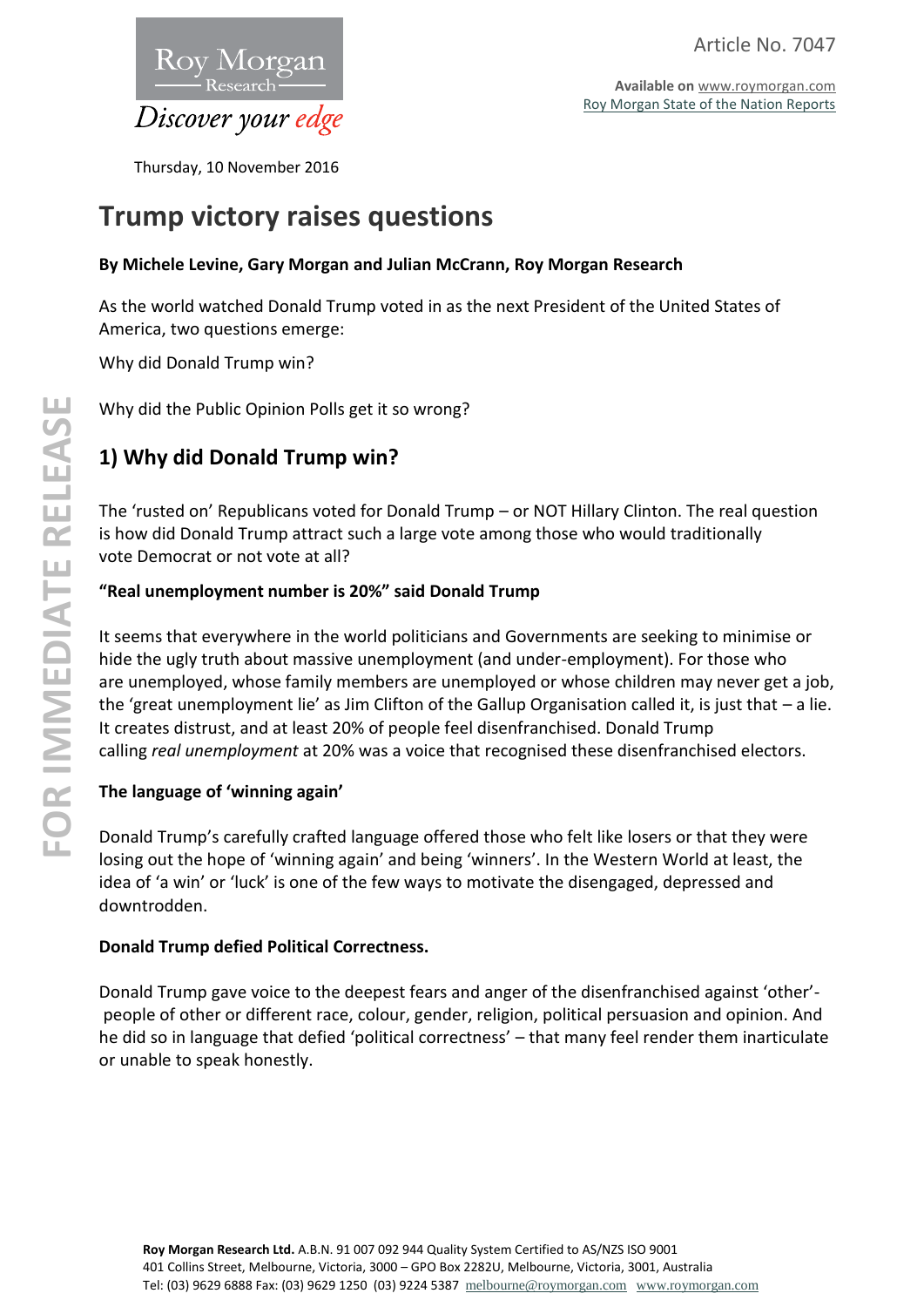# **2) Why did the Public Opinion Polls get it so wrong?**

There was no dearth of public opinion polls in the lead up to yesterday's US Election. Most, simply reflected the prevailing view – that Hillary Clinton would win – a view held by 90% of people in the US.

#### **Bias towards the Party people 'think will win'**

The phenomenon of bias towards the party or candidate people think will win is probably the most common bias in political polling. Given 90% thought Hillary Clinton would win, the theory is people who supported Donald Trump would be less likely to agree to be interviewed, and less likely to say how they would vote. We see the same phenomenon in Australia with Pauline Hanson. The most recent example of this phenomenon was Brexit.

### **A Poll is only as good as its Sample**

The aim is to poll a representative sample of the population of interest – whether it be the US or relevant States.

The US population is extraordinarily diverse and much more heterogeneous than Australia. To adequately represent the population requires serious attention to the task and in particular must include polling people may not be easily reached by traditional polling such as landline telephones or increasingly commercial Internet panels. The best practice for sampling and surveying is a multi -mode polling methodology that begins with an address -based probability sample and includes face-to-face, telephone and mobile and may incorporate online surveying depending on the respondent's preferred method of giving their views. This is expensive and although used regularly by Roy Morgan in Australia is rarely, if ever, used in the US.

## **Voter Turnout – the 'wild card' in this US election.**

In Australia voting is compulsory and so the vast majority of electors vote. However in the US voting is not compulsory - so voter turnout can be a critical determinant of the outcome of an election. Early indications are that voter turnout in yesterday's election was up around 5% to a record, or near record levels, in many States. The additional turnout no doubt from 'hard to get', 'disenfranchised' voters favoured Donald Trump.

#### **Independence and Provenance matters!**

In the US as well as Australia there are many polls reported that are of dubious veracity – leaked private party polling is often selectively reported to ' send a message' or 'create a perception'. It is important when reading polls to review carefully – where they were conducted, who was interviewed, when the poll was taken, exactly what questions were asked and critically who funded the poll.

#### **For further information:**

| <b>Contact</b>  | <b>Office</b>   | <b>Mobile</b>   |
|-----------------|-----------------|-----------------|
| Gary Morgan:    | +61 3 9224 5213 | +61 411 129 094 |
| Michele Levine: | +61 3 9224 5215 | +61 411 129 093 |